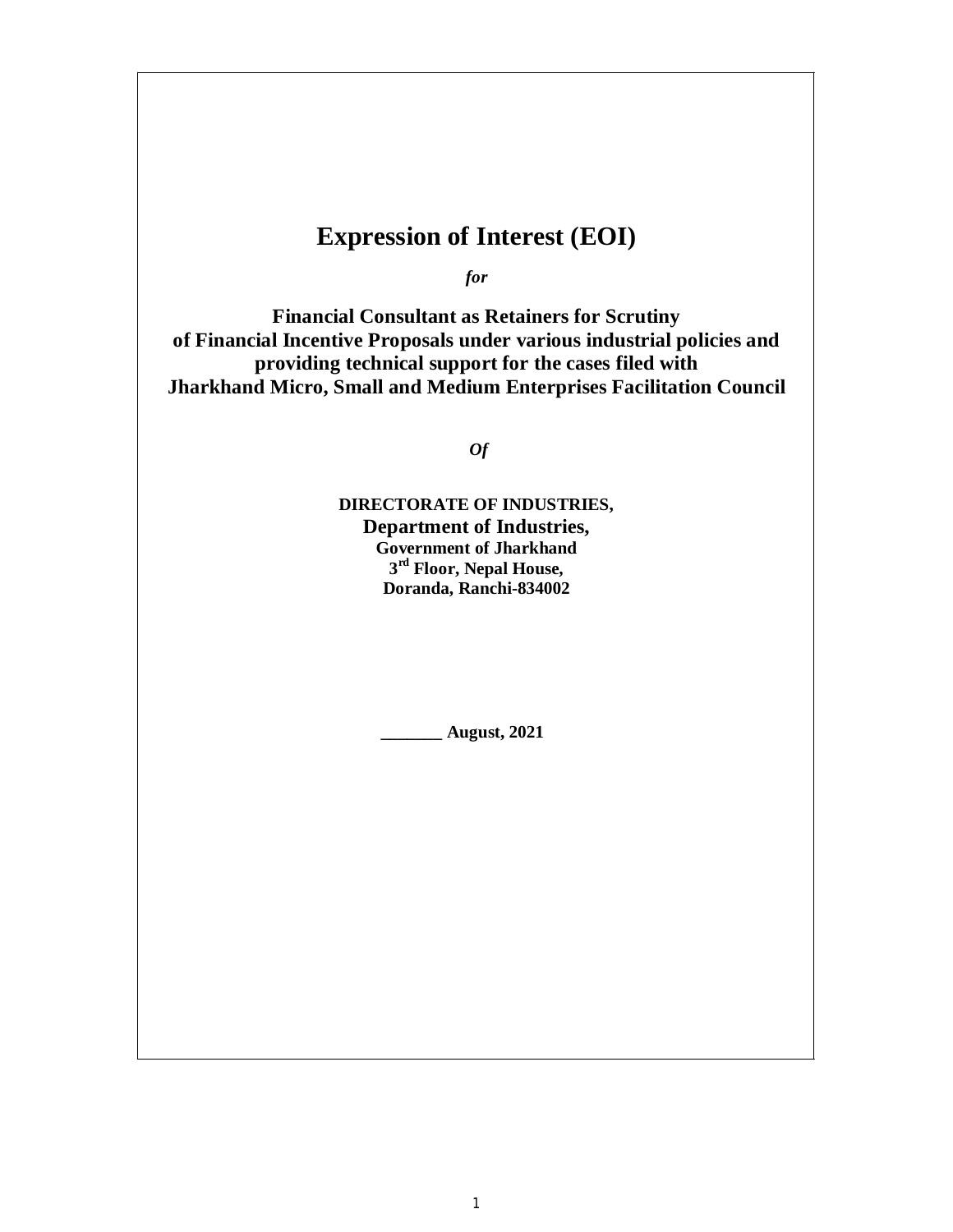**I N D E X**

| Sl. No. | <b>CONTENTS</b>                              | Page No.       |
|---------|----------------------------------------------|----------------|
| 1.      | <b>Text of Advertisement</b>                 | 3              |
|         | <b>Invitation For Expression of Interest</b> |                |
| 2.      | Scope of Work                                | $\overline{4}$ |
| 3.      | Eligibility Criteria                         | $\overline{4}$ |
| 4.      | Period of Contract                           | 5              |
| 5.      | <b>Bidding</b>                               | 5              |
| 6.      | <b>Evaluation of Bid</b>                     | 6              |
| 7.      | Payment                                      | 6              |
| 8.      | Other Terms and Conditions                   |                |
| 9.      | Annexure – 1 Format for Technical Bid        | 8              |
| 10.     | Declaration                                  | 9              |
| 12.     | Annexure -2 Format for Financial Bid         | 10             |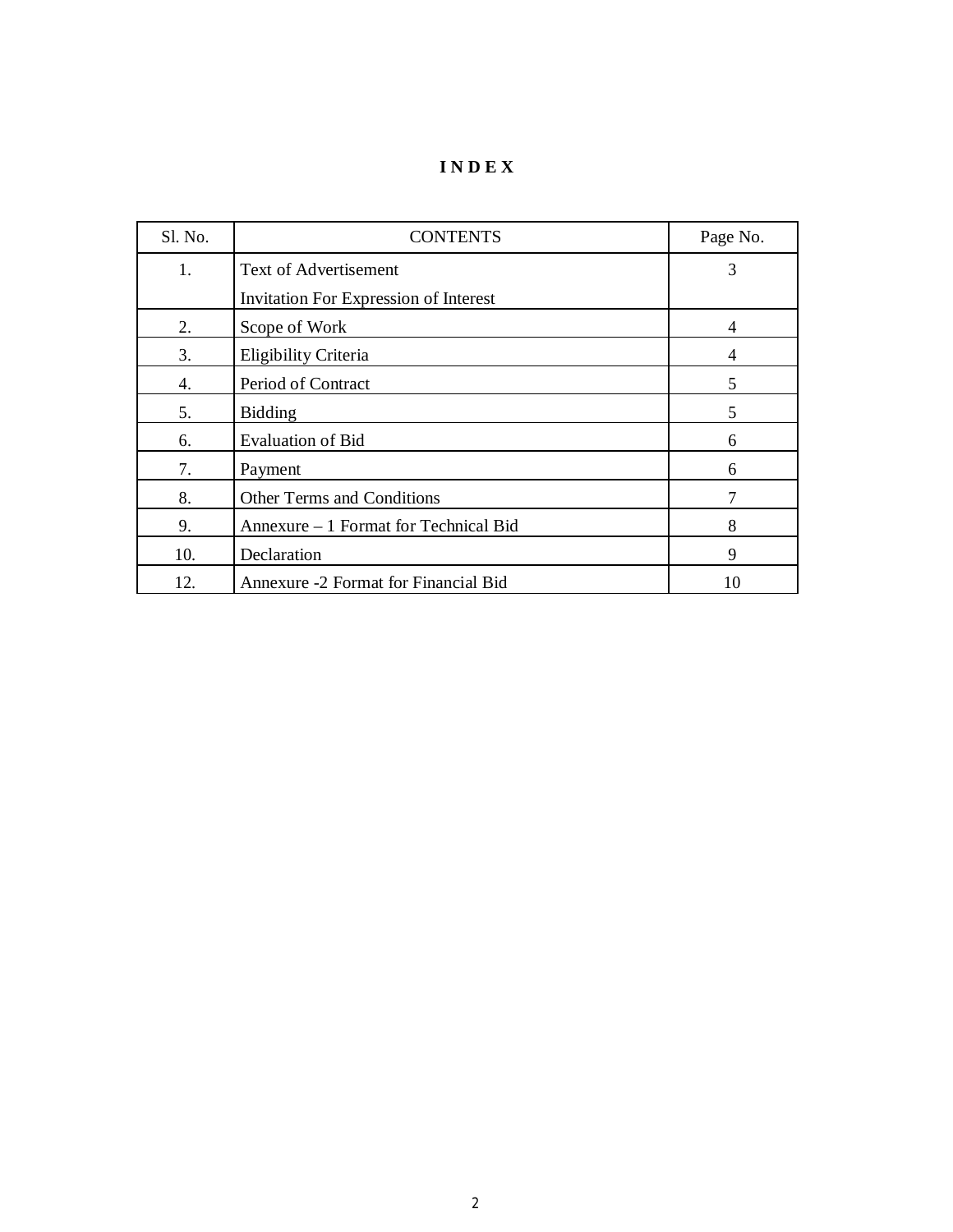#### **DIRECTORATE OF INDUSTRIES, Government of Jharkhand 3 rd Floor, Nepal House, Doranda, Ranchi-834002**

#### **INVITATION FOR EXPRESSION OF INTEREST**

Directorate of Industries, Government of Jharkhand invites sealed Expression of Interest (EOI) from various Chartered Accountants/ Cost Accountants/ CA Firms/ CMA Firms registered in the State of Jharkhand having Head Office in Ranchi to act as Financial Consultant on Retainership for a period of three years (Initially for one year subject to renewal for two more years based on satisfactory performance) for Scrutiny of Financial Incentive Proposals under various industrial policies of the Department and providing technical support for the cases filed with Jharkhand MSME Facilitation council.

The Consultant Firm will be responsible for:

- 1. Scrutiny of Incentive proposals (both online and offline) of various policies of the department and submission of their observations/recommendation to the Director, Department of Industries, Government of Jharkhand.
- 2. Examining and providing technical assistance for the Cases filed with Jharkhand MSME Facilitation council including getting the Facilitation Council's meetings conducted, preparation of its agendas and proceedings of the meeting.
- 3. Any other related work assigned by the Directorate of Industries from time to time.

The EOI document containing the details of eligibility criteria, submission requirement, scope of work and evaluation criteria etc. can be downloaded from the website www.jharkhandindustry.gov.in.

Further details, if any, may be obtained from Shri Rajendra Prasad, Dy. Director, Directorate of Industries, Government of Jharkhand during working hours.

Last date for submission of EOI is **09th September, 2021 upto 1500 hrs**. Sealed envelope marked to the captioned address, containing EOI and non-refundable fee of Rs 5000 (Rupees Five Thousand) only by way of Demand Draft in favour "Director Industries", payable at Ranchi may be submitted mentioning "**Financial consultant as Retainers for Scrutiny of Incentive Proposals of various industrial policies of Department of Industries, Government of Jharkhand."**

on the top cover **addressed to** :

#### **"The Director, Department of Industries, Government of Jharkhand, 3rd Floor, Nepal House, Doranda, Ranchi-834002"**

 Sd/- **Director**  Directorate of Industries, Government of Jharkhand

Note: Department reserves the right to cancel this request for EoI and/or invite afresh with or without amendments, without liability or any obligation for such request for EoI and without assigning any reason.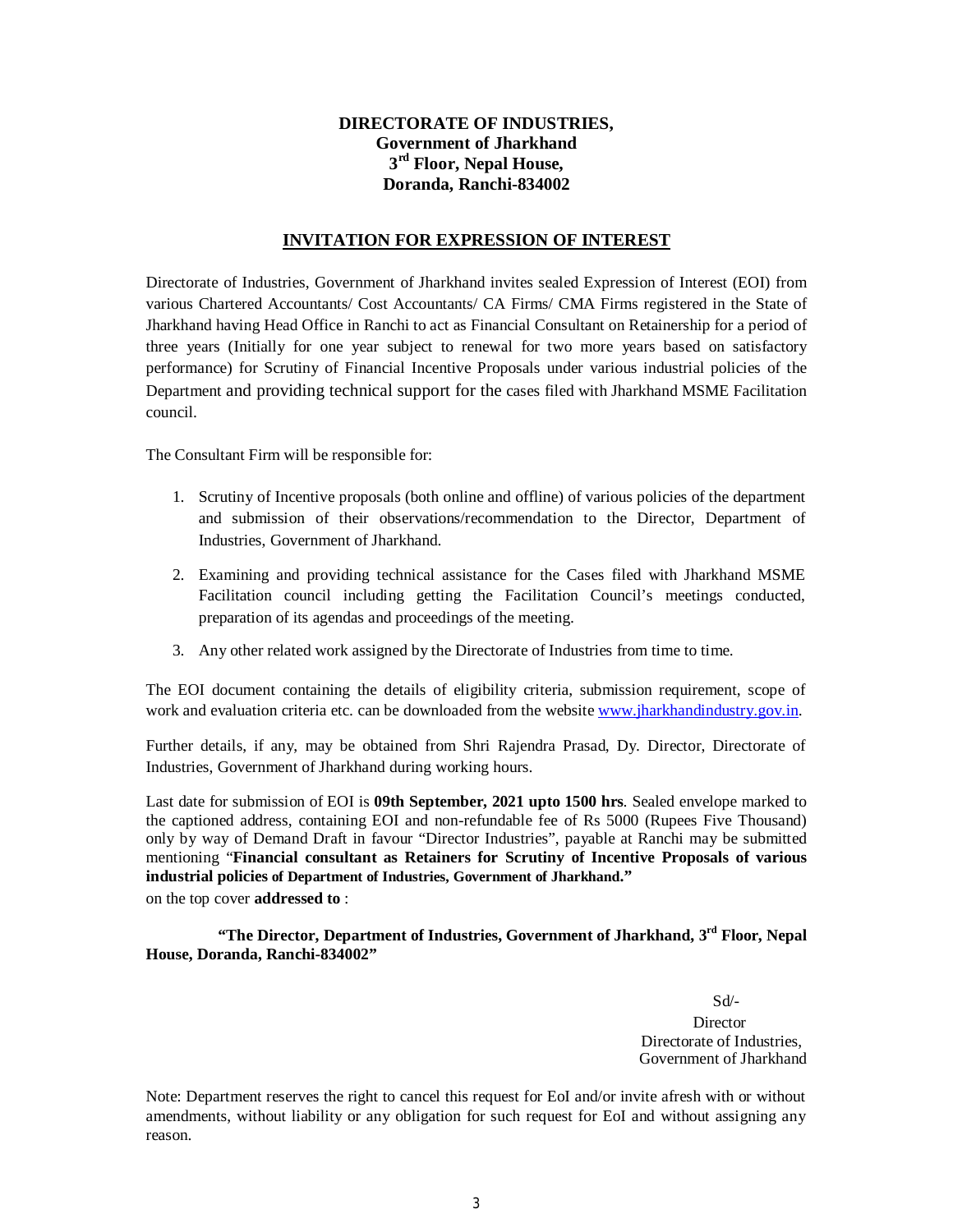## **2. SCOPE OF WORK**

- 2.1 Scrutiny of Incentive proposals (both online and offline) of various policies of the department and submission of their observations/recommendation to the Director, Industries, Government of Jharkhand.
- 2.2 To attend various meeting as and when called for in relation to above.
- 2.3 To examine all the Cases (past and present) filed with Jharkhand MSME Facilitation Council Monitoring and getting the meetings of MSME Facilitation Council conducted, preparation of its agendas and proceedings of the meeting
- 2.4 Any other related work assigned from time to time by the Directorate of industries.
	- **3. ELIGIBILITY:** The minimum eligibility criteria will be as below along with submission of all annexures attached herewith.
	- 3.1 The applicant must be having practical experience of more than 10 years in State of Jharkhand with Head office in Ranchi.
	- 3.2 The applicant must have exposure of Taxation Laws and must have worked with Government of Jharkhand /PSUs for minimum period of 3 years in preceding 10 years as consultant or similar nature of work.
	- 3.3 Applicant must be familiar and well versed in various industrial accounting system and project appraisal.
	- 3.4 The applicant must be familiar with all the Commercial Laws/Industrial Laws/ Companies Act/ Direct and Indirect Taxes.

|     | <b>Particulars</b> | <b>Eligibility Criteria</b>                                     | <b>Supporting Documents to be</b><br>submitted along-with Application |
|-----|--------------------|-----------------------------------------------------------------|-----------------------------------------------------------------------|
| 3.1 | Registration       | Registered<br>with the Institute of                             | <b>Registration Certificate</b>                                       |
|     |                    | Chartered<br>Accountants<br>India/<br>of                        |                                                                       |
|     |                    | of Cost<br>Institute<br>Work<br>and                             |                                                                       |
|     |                    | Accountants of India.                                           |                                                                       |
| 3.3 |                    | Base office location The applicant should have full fledge      | Address Proof of the office                                           |
|     |                    | working office in Ranchi                                        |                                                                       |
| 3.4 |                    | Year of Registration On or before 01.08.2011                    | Registration Certificate as above                                     |
| 3.5 | Experience         | For CA/CMA/Firms: Out of the 10 Copy of relevant certificate or |                                                                       |
|     |                    | preceding years the applicant should document from the          | concerned                                                             |
|     |                    | minimum three years of organization<br>possess                  |                                                                       |
|     |                    | experience as Tax Consultant in Govt.                           |                                                                       |
|     |                    | PSUs /Banking /Insurance Sector etc.                            |                                                                       |
|     |                    |                                                                 |                                                                       |
|     |                    |                                                                 |                                                                       |
|     |                    |                                                                 |                                                                       |
|     |                    |                                                                 |                                                                       |

3.5 In addition to above the applicant must satisfy the following mandatory criteria:

Note: -1. Supporting documents as above is to be submitted.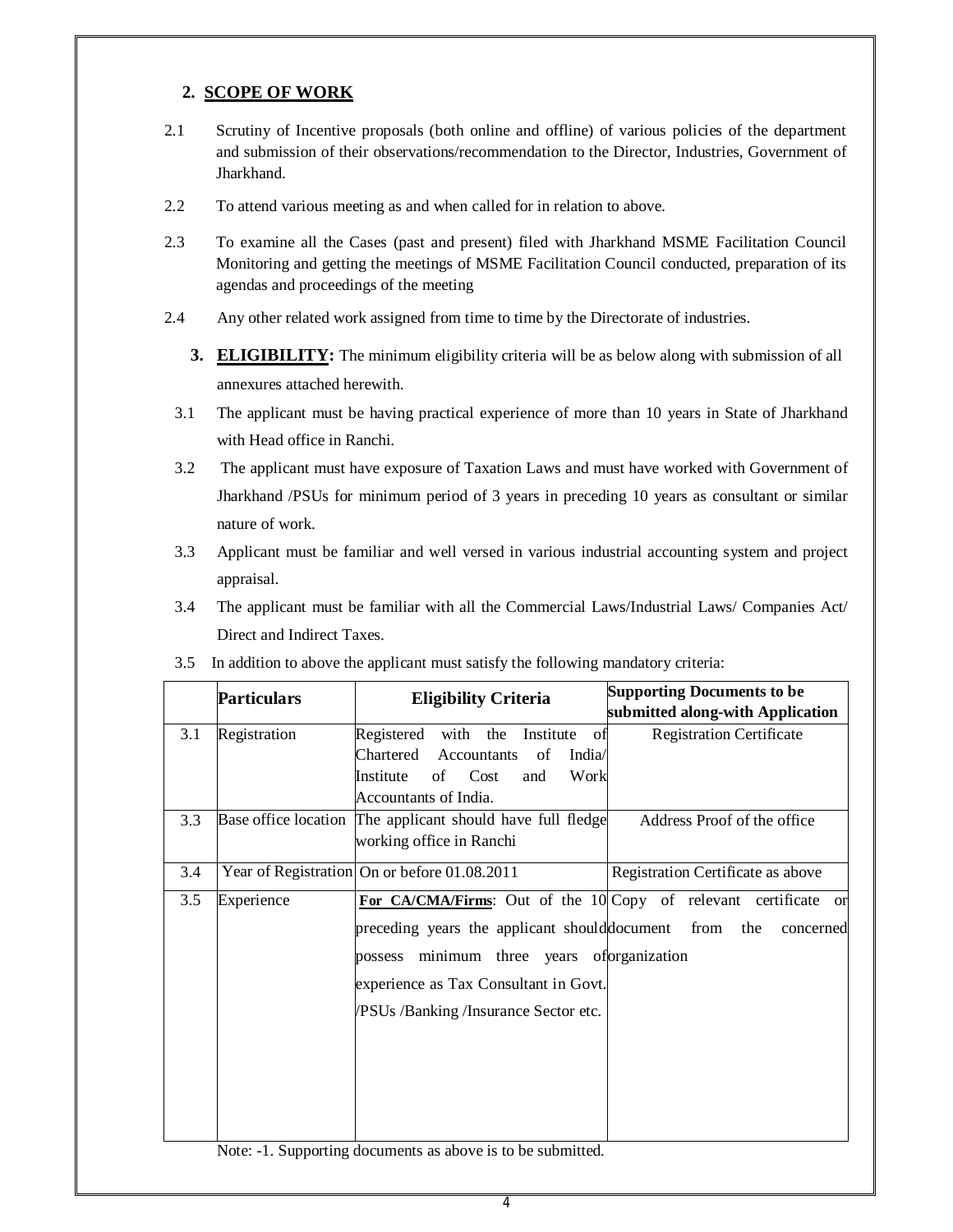2. The applicant not fulfilling any of the above eligibility criteria need not apply

#### **4. PERIOD OF CONTRACT:**

Initially the consultants will be engaged for One year w.e.f. date of order which may be extended for further period of two years on year to year basis, on the same rate, terms & conditions subject to satisfactory performance.

## **5. BIDDING:**

Bids in two parts (Techno Commercial & Price Bid) are invited from interested applicants.

**5.1** Submission of Bids:

- 1. The offer is to be submitted in two parts. The first part "Part-I, Techno Commercial Offer", should contain the detailed technical and commercial terms of the offer, but should not contain the price. The second part "Part  $-$  II, Price Bid" should contain the price offered. Both the parts enclosed in two different sealed envelopes and should be properly and prominently super scribed as Part-I and Part-II marked as per the above scheme. Both these envelopes should be put in a third sealed envelope. All envelopes must be sealed and super scribed the EOI No. and due date and time of opening. The name and address of the Applicant must be indicated on the body of the each envelope. Bids are to be submitted under a covering letter mentioning the details of documents submitted along with the Bid.
- 2. The offers may be submitted latest by 03:00pm 9<sup>th</sup> September 2021. Offers received beyond scheduled date and time shall not be accepted.
- 3. Part –I (Technical & Commercial Bids) only will be opened at  $0.3:30 \text{pm}$  on  $0.9:09:2021$  in presence of the applicant or authorized representative of the applicant who may like to attend the tender opening.
- 4. Part –II (price Bid) of the applicant whose Techno Commercial offers are acceptable will be opened. The date and time of opening of such price Bids will be communicated to the qualified applicant. Price should indicate only the consolidated price (Including all taxes and duties except GST), covering the scope of work. Price Bid indicating job wise rate will not be considered and will be treated as un-responsive.
- 5. The complete offers including Price Bid should preferably be typed in the letterhead of the applicant.
- 6. Applicants should **sign with seal** on all pages of EOI documents including enclosures submitted, as a token acceptance of EOI terms and conditions.
- 7. Overwriting/correction/erase and use of white ink should be avoided. However, if any overwriting/correction/erase is inevitable, that should be authenticated with the applicant's signature and seal. However, any Overwriting/correction/erase in Price bid shall lead to cancellation of bid.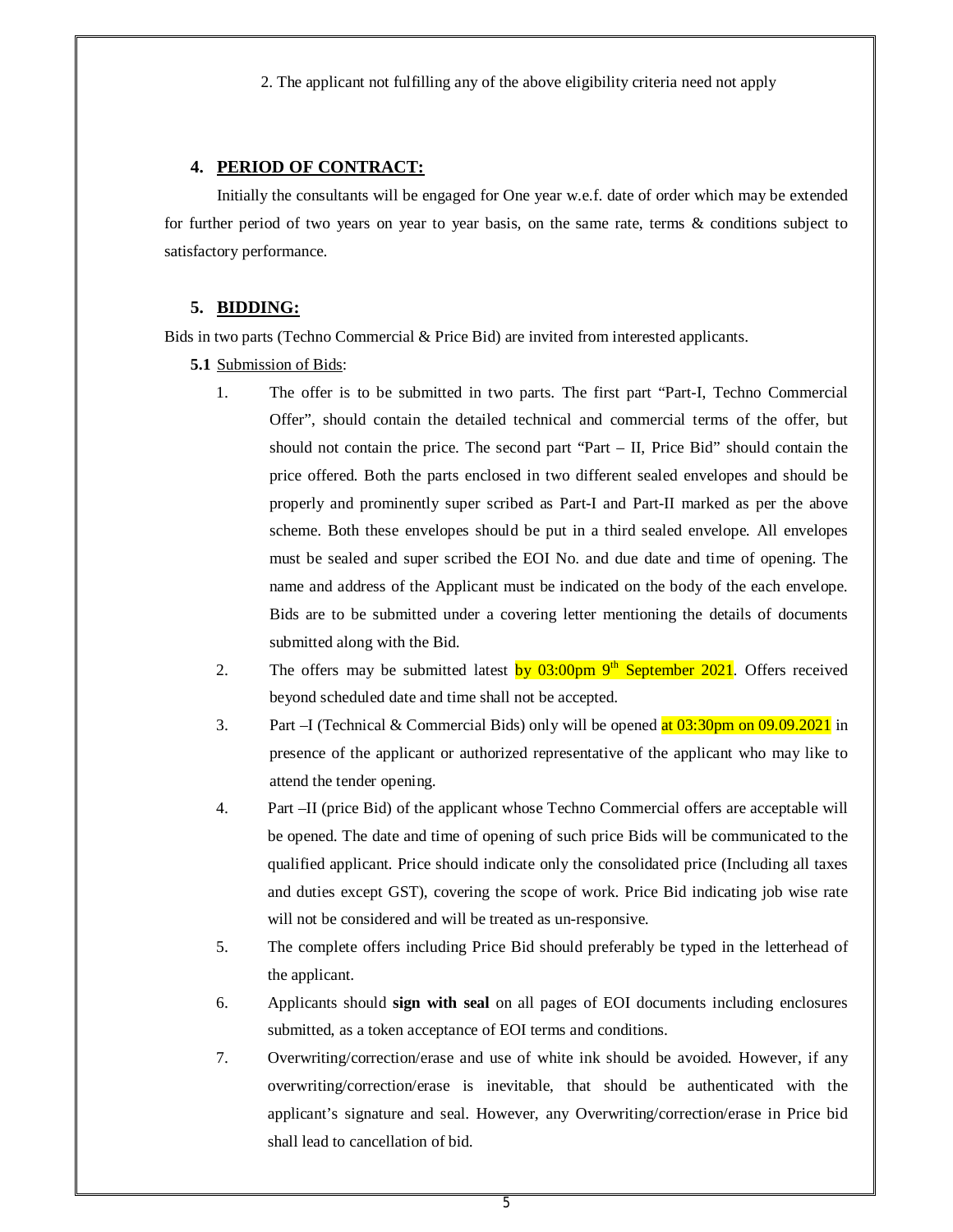- 8. The offer should be submitted strictly as per the terms & conditions laid down in the EOI document.
- 9. EOI documents should be addressed to the Director of Industries, Government of Jharkhand, 3rd Floor, Nepal House, Doranda, Ranchi-834002.
- 10. EOI may be submitted strictly by Speed Post/ Registered Post/Courier Services.
- Note: Department of Industries, Government of Jharkhand reserves the right to reject or accept or withdraw the EoI in full or part as the case may be without assigning reasons thereof.
- Part II (Price Bid) of the offer shall be opened only in respect of such Bids as are found qualified after scrutiny of Part  $-I$  (Technical bid)

Offer by forming consortium/ JV will not be considered.

- **5.2** Techno Commercial Bid ( Part I):
	- Techno –Commercial Bid should be submitted only in the format as indicated in this Bid Document under Sl. No. 3 & Annexure-I and shall be signed and sealed by the applicant.
	- Self-attested copies of testimonials and documentary evidence in support of experience and other credentials for Evaluation are to be submitted.
	- Evaluation will be made on the basis of eligibility criteria.
- **5.3** Price Bid (Part-II):
	- Price Bid should be submitted only in the format as indicated in this Bid Document as Annexure- 2.
	- Selection of the Consultant will be done on the basis of lowest offer price (i. e. L1 price),

**5.4** No Conditional offer will be accepted.

## **6. EVALUATION OF BID:**

- Award of contract will be made to the qualified applicant, who has offered the lowest price in the offer. This will be evaluated separately for assignment mentioned above.
- In case of tie, the applicant with longer experience will be preferred based on the year of practice.
- Decision of The Director, Department of Industries, Government of Jharkhand shall be binding on all the participants.

## **7. PAYMENT:**

Payment Terms: Monthly payment will be made along with taxes and duties (as applicable) on the basis of rate awarded, subject to fulfilment of other terms and conditions of the contract and a list of "deliverables"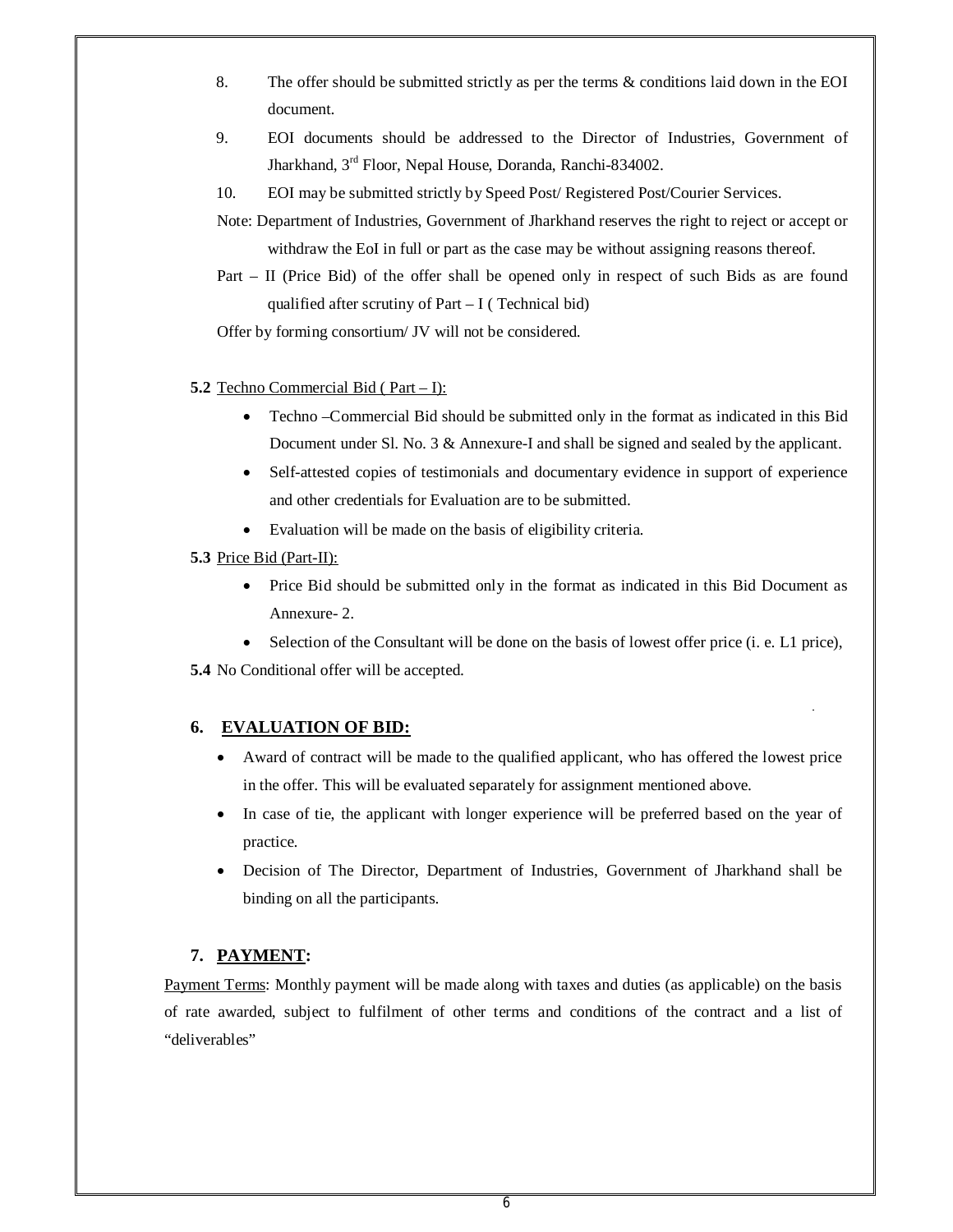## **8. OTHER TERMS AND CONDITIONS:**

#### **Disqualifications:-**

The applicant would be disqualified while selection or during its ongoing work if:-

- a) The applicant has been cautioned or any action has been taken against the applicant or its firm or any of the partners by ICAI/ICWAI or any other such authority.
- b) Any court case or arbitration relating to disciplinary matter is pending against the applicant or its firm or any of the partners.
- c) Any action/disqualification or any similar action taken by any Centre /State Government, Govt. Organization, PSU in relation to performance, professional misconduct, unethical activities or financial transactions.

#### **Indemnity:**

The firm shall defend, indemnify and hold during and after the term of the contract from any liabilities, damages, claims, fines, penalties, actions, proceedings and expenses of whatever nature arising and resulting from the non-compliance or violation of any law by the consultant.

#### **Jurisdiction of Courts:**

Any dispute arising out of or in respect of the contract will be subject to the jurisdiction of Courts of Ranchi only.

#### **Disclaimer:**

The Department of Industries, Government of Jharkhand reserves the right to accept or reject any or all responses and to request additional submission or clarification from applicant(s) or any other concerned organization at any stage or to cancel the process entirely without assigning any reason.

#### **Termination:**

- The Directorate of Industries, GoJ may without prejudice to any other remedy/claim for breach of contract, terminate the contract in whole or part by giving not less than 15 (fifteen) days written notice of default to the consultant.
- The engagement/empanelment of the Consultant shall be completely at the discretion of The Directorate of Industries, GoJ
- Sub-contract of the work is not permissible.
- No document presented by the applicant after closing date and time of the Bid will be taken into account by the Evaluation Committee unless otherwise called for during technical scrutiny by tender committee as clarification. This, however, will have no bearing with the price quoted in the price Bid.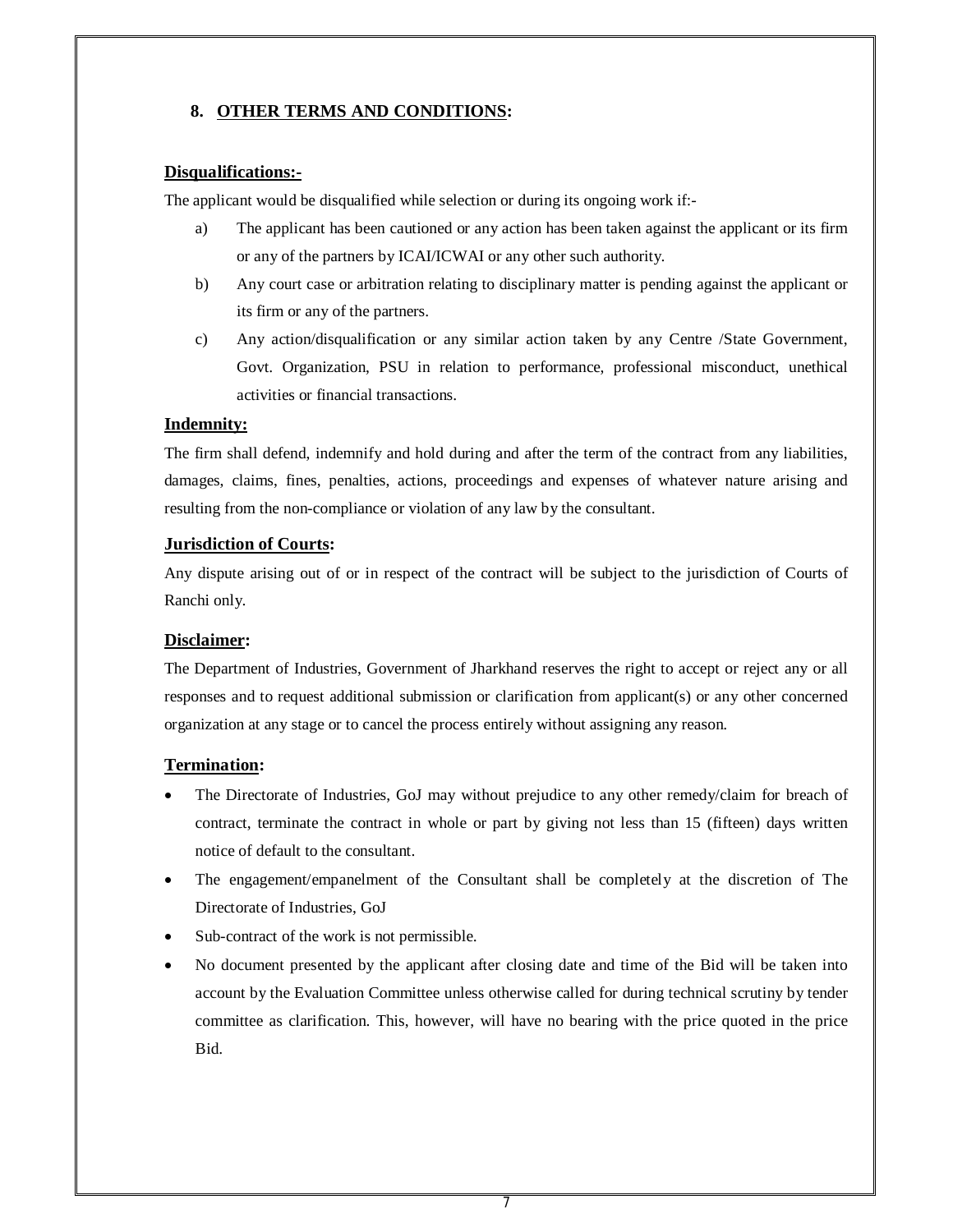## **Annexure – 1**

## *Format for Technical Bid*

| 1. | Name of the Applicant                                                                                                       |  |
|----|-----------------------------------------------------------------------------------------------------------------------------|--|
| 2. | Registration No. of the Individual/Firm<br>(Institute of Chartered Accountants of India)<br>/Institute of Cost Accountants) |  |
| 3. | Date of Registration                                                                                                        |  |
|    | PAN No.                                                                                                                     |  |
|    | Details of Head Office at Ranchi                                                                                            |  |

| 9. Details of Partners in case Applicant is a Firm |                |                            |                               |                 |
|----------------------------------------------------|----------------|----------------------------|-------------------------------|-----------------|
| <b>Details</b>                                     |                | Name of the Membership No. | <b>Membership Status ACA/</b> | Date of joining |
| of Sl.                                             | <b>Partner</b> |                            | <b>FCA/ACMA/FCMA/</b>         | the firm as     |
| No.                                                |                |                            |                               | <b>Partner</b>  |
|                                                    |                |                            |                               |                 |
| ↑                                                  |                |                            |                               |                 |
| 2                                                  |                |                            |                               |                 |
|                                                    |                |                            |                               |                 |
|                                                    |                |                            |                               |                 |

| 7. Details of Experience as Tax consultant in State Govt./PSU (For CA/CMA Applicants and |                    |            |                    |         |
|------------------------------------------------------------------------------------------|--------------------|------------|--------------------|---------|
| firms)                                                                                   |                    |            |                    |         |
| Sl. No.                                                                                  | Name of the Client | Period of  | Copy of            | Remarks |
|                                                                                          |                    | Engagement | appointment letter |         |
|                                                                                          |                    |            |                    |         |
|                                                                                          |                    |            |                    |         |
| っ                                                                                        |                    |            |                    |         |
| 2                                                                                        |                    |            |                    |         |
|                                                                                          |                    |            |                    |         |

## 8 **Declaration:**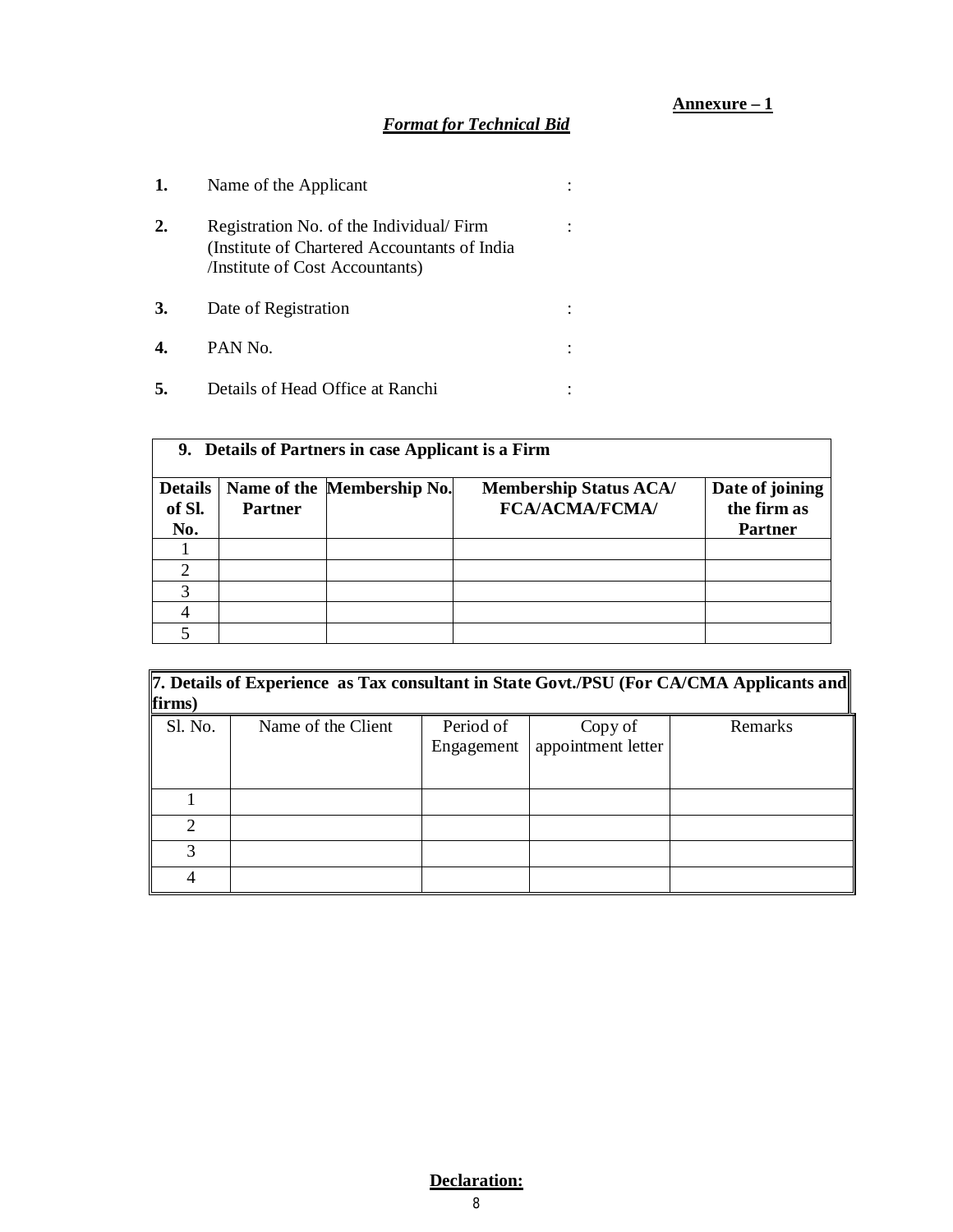*I,\_\_\_\_\_\_\_\_\_\_\_\_\_\_\_\_\_\_\_\_\_\_\_\_, Resident of \_\_\_\_\_\_\_\_\_\_\_\_\_\_\_\_\_\_\_\_\_\_\_\_\_\_\_\_\_\_\_\_\_ in Individual /Partner capacity of \_\_\_\_\_\_\_\_\_\_\_\_\_\_ do hereby declare that the particulars and details furnished in this application above are true to the best of my knowledge belief and information.*

*Place:*

*Date:*

*Name & Signature of Individual Applicant/ Partner of Firm under seal*